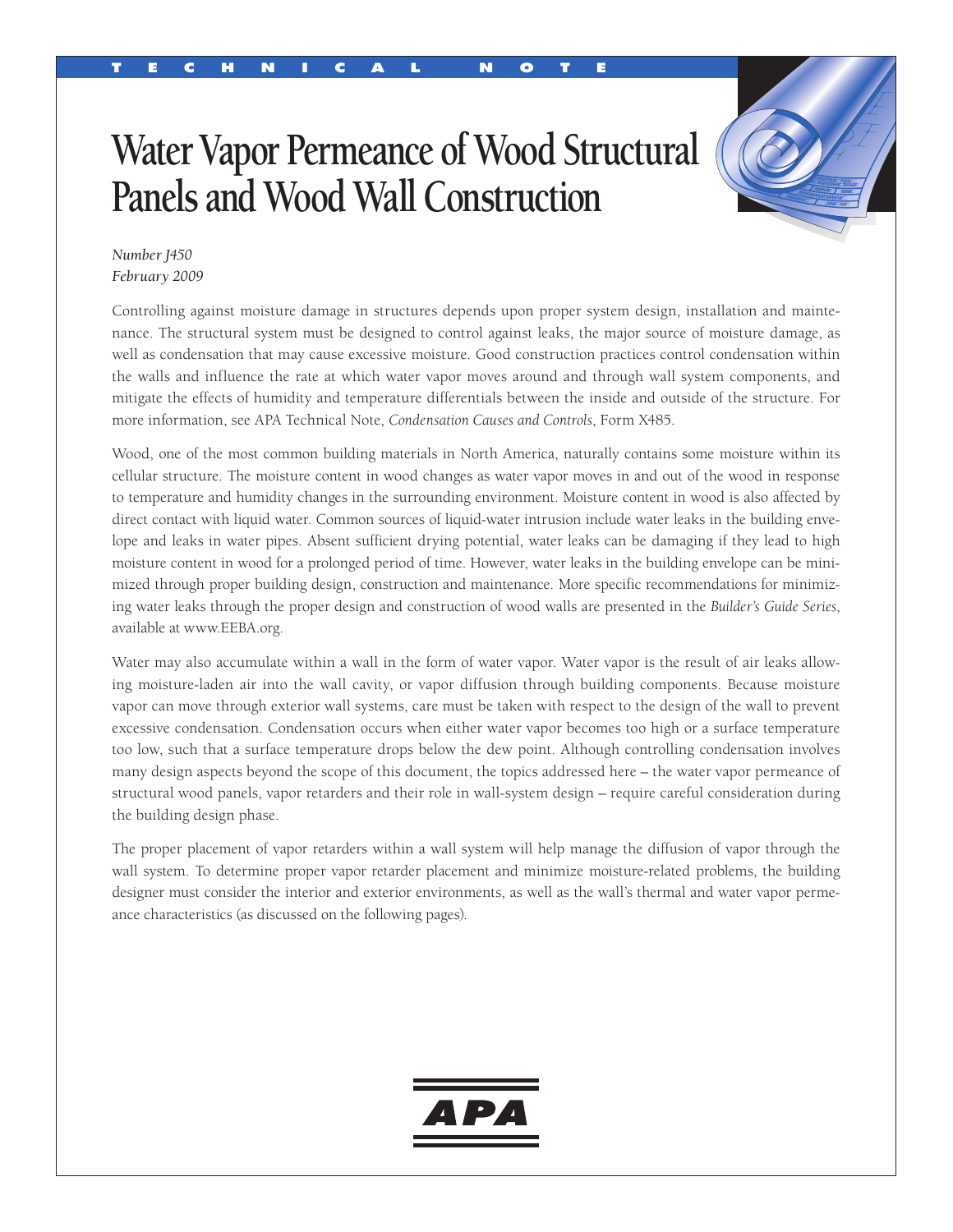#### Moisture Movement and Water Vapor Permeance

Water vapor permeance is the rate of moisture movement through a material as a function of the water vapor pressure gradient that can exist between two surfaces. The water vapor permeance of panels is measured using ASTM Method E 96. This method combines a controlled environment with either a desiccant (dry-cup) or water (wet-cup) to create a vapor pressure gradient. The resulting weight change over a specific time is used to calculate the permeance per area and per unit of the vapor gradient. Values are reported in perms (grains\* per hour, per ft2, per inch of mercury vapor pressure) or in kg per Pascal per second per meter<sup>2</sup>. One perm is equal to 5.7 x 10<sup>-11</sup> kg/Pa-s-m<sup>2</sup>.

Vapor retarders limit the amount of water vapor that passes through a wall assembly. Section 202 of the 2007 Supplement to the International Building Code® (IBC®) and Section R202 of the 2007 Supplement to the International Residential Code® (IRC®) classify a membrane as a Class I vapor retarder when it has a permeance of 0.1 perm or less, a Class II vapor retarder when it has a permeance of greater than 0.1 up to 1.0 perms, and a Class III vapor retarder when it has a permeance of greater than 1.0 up to 10 perms, when tested in accordance with the desiccant method using Procedure A (dry-cup) of ASTM E 96. Materials with higher perm ratings allow greater passage of water vapor. A membrane with a permeance of 5 perms or more is classified as vapor permeable in accordance with the 2006 IBC and IRC. The permeance of a material is inversely proportional to its thickness; in other words, two layers of a material will have one half the permeance of a single layer of that material.

Figure 1 displays the water vapor permeance of select building materials tested by the National Institute of Science and Technology (NIST) and Oak Ridge National Laboratory (ORNL). The results show that the water vapor permeance of plywood and oriented strand board (OSB) is sensitive to relative humidity gradients. For example, at 50 percent humidity, the water vapor permeance of 7/16-inch OSB sheathing is approximately 2 perms, but the water vapor permeance may be increased to 12 perms when the humidity is increased to about 85 percent. Both 15/32-inch plywood and 7/16-inch OSB are regarded as semi-permeable materials under the 2006 IBC and IRC. For comparison, the water vapor permeance of polyethylene and some extruded polystyrene products are very low and are generally insensitive to relative humidity gradients.

\*A "grain" is 1/7000 of a pound



 $\overline{2}$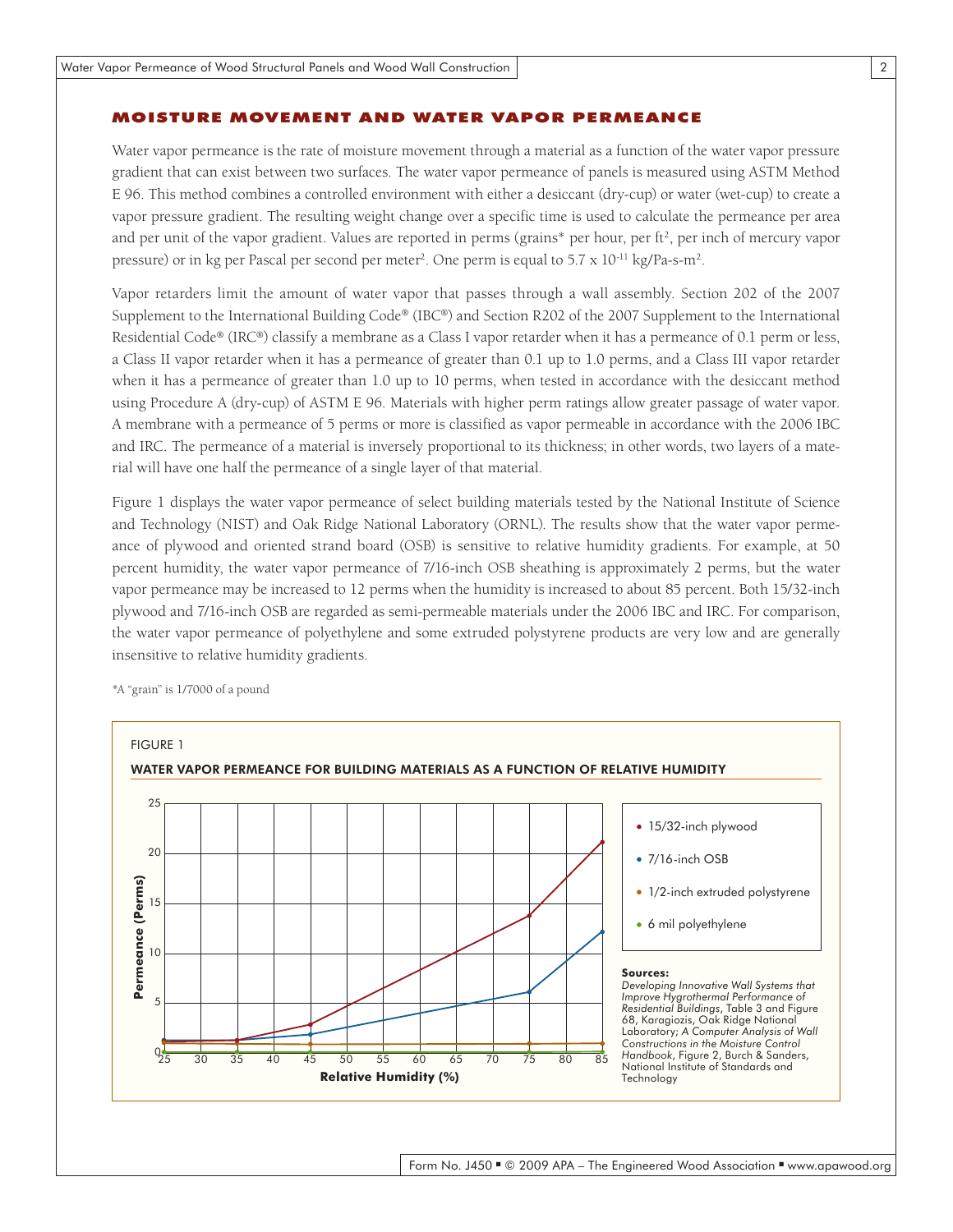#### Basic Vapor Management Design Consider ations

The water vapor permeance of materials is just one consideration when conducting a full analysis of exterior wall assemblies. Such an analysis is beyond the scope of this document; however, the following basic principles regarding water vapor permeance should be considered by the building designer:

- Water vapor moves from high concentrations to low concentrations.
- In cold climates with heated indoor air, vapor will generally flow from indoors to outdoors.
- In warm, humid climates, vapor will generally flow from outdoors to indoors.
- In some mixed climates, the flow of vapor may reverse from winter to summer.
- Section R318.1 of the 2006 IRC and Section 502.5 of the 2006 International Energy Conservation Code® (IECC®) require an approved vapor retarder of 1.0 perms or less on the warm-in-winter side of the wall in all climates except states in the southern U.S. However, it should be noted that code requirements for vapor retarders have been subject to intense scrutiny and frequent changes. In the 2009 IRC, for example, revisions have been made to vapor retarder definitions, classifications (vapor retarders are classified according to their permeabilities: Class I, Class II or Class III) and placement requirements. Refer to the pertinent codes adopted by the local jurisdiction for the applicable requirements.

A more thorough discussion of vapor management considerations is available in some of the documents included in the list of references on page 5.

#### Plywood and OSB are "Smart Vapor Retarders"

Managing water-vapor migration is an important consideration. In cold climates and/or during periods of low exterior humidity, exterior sheathings with high permeability permit water vapor to escape a wall cavity to the outside. In warm and dry climates, exterior sheathings with low permeability inhibit warm and humid air from coming into contact with the cool, air-conditioned surfaces of interior walls. Figure 1 shows that some materials, such as polyethylene and vinyl sheeting tested by the NIST and ORNL, have very low vapor permeance. In many climates, it would be desirable to have a low permeance barrier on one side of a wall and then, in a different season, have a low permeance barrier on the other side of the wall. Fortunately, this complicated aspect of wall construction can be resolved through the use of *smart vapor retarders*, such as plywood and OSB. The permeance of smart vapor retarders is low when the relative humidity is low and increases as the relative humidity increases. The increased permeance when the wall humidity is elevated allows for greater vapor movement and faster drying of the wall. As shown in Figure 1, the water vapor permeance of 7/16-inch OSB is approximately 2 perms at 50 percent relative humidity, but that permeance may be increased by a factor of 6 (i.e., 12 perms) when the humidity is increased to 85 percent.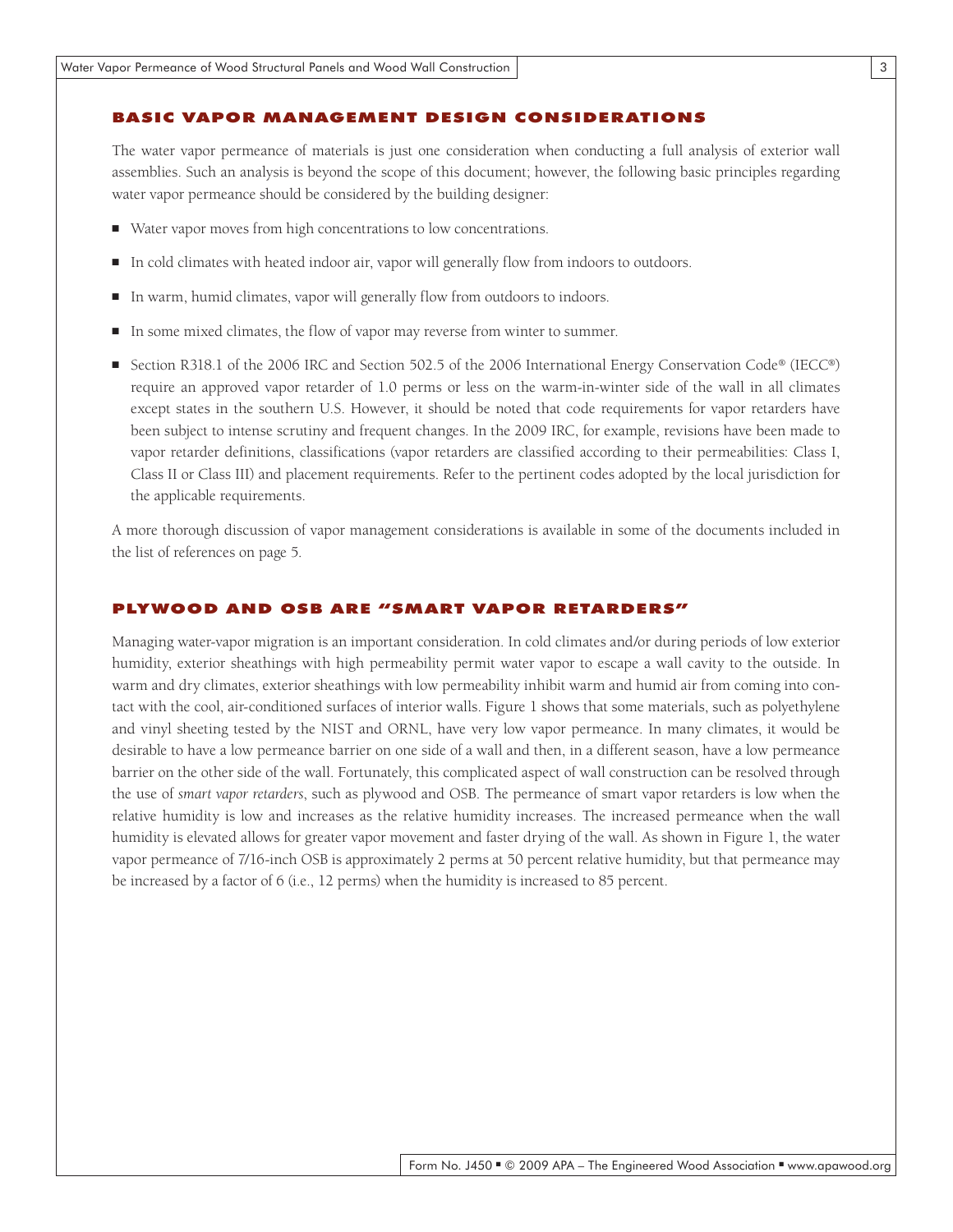### **CONSIDERATIONS**

The selection of exterior wall sheathing material is just one of many issues that must be taken into account in the design of durable exterior wall assemblies. All such considerations should be carefully evaluated by the building designer to ensure that moisture-related problems are minimized. This document provides the building designer with water vapor permeance information for plywood and OSB, as well as several related considerations:

- *a.* Bulk water intrusion is the most common source of potentially damaging liquid water within walls. Exercise great care in detailing flashings around all doors, windows, roofs, walls and chimneys. All intersections between horizontal surfaces and vertical surfaces must be designed and installed to shed liquid water to the outside of the walls. For more information, refer to the APA publication *Build a Better Home: Walls*, Form A530, or visit www.buildabetterhome.org.
- *b.* Designers and builders should consider the water vapor permeance ratings of any sheathing product before incorporating it into an exterior wall assembly.
- *c.* Some exterior wall sheathing products are nearly impermeable, even at high relative humidities. For example, limited permeability testing recently conducted by APA on a rigid foam sheathing product recognized as a wall bracing panel determined a permeance range of 0.5 to 1.2 perms. When used in conjunction with interior-side vapor retarders, impermeable exterior wall sheathings can inhibit water that has entered the wall through leaks from exiting the wall system. The simultaneous use of impermeable barriers on both the interior and exterior walls is referred to as a *double vapor retarder* and should be avoided.
- *d.* Wood structural panels are semi-permeable, and are smart vapor retarders because their permeability is low when the relative humidity is low and increases as the relative humidity increases. By increasing permeability when the wall humidity is elevated, wood structural panels help aid water vapor diffusion through exteriors walls, mitigating moisture buildup in concealed spaces. This characteristic makes wood structural panels an important component of a properly designed durable exterior wall assembly.
- *e.* Always design wall systems to encourage drying mechanisms. Check local building codes for exterior wall system design requirements.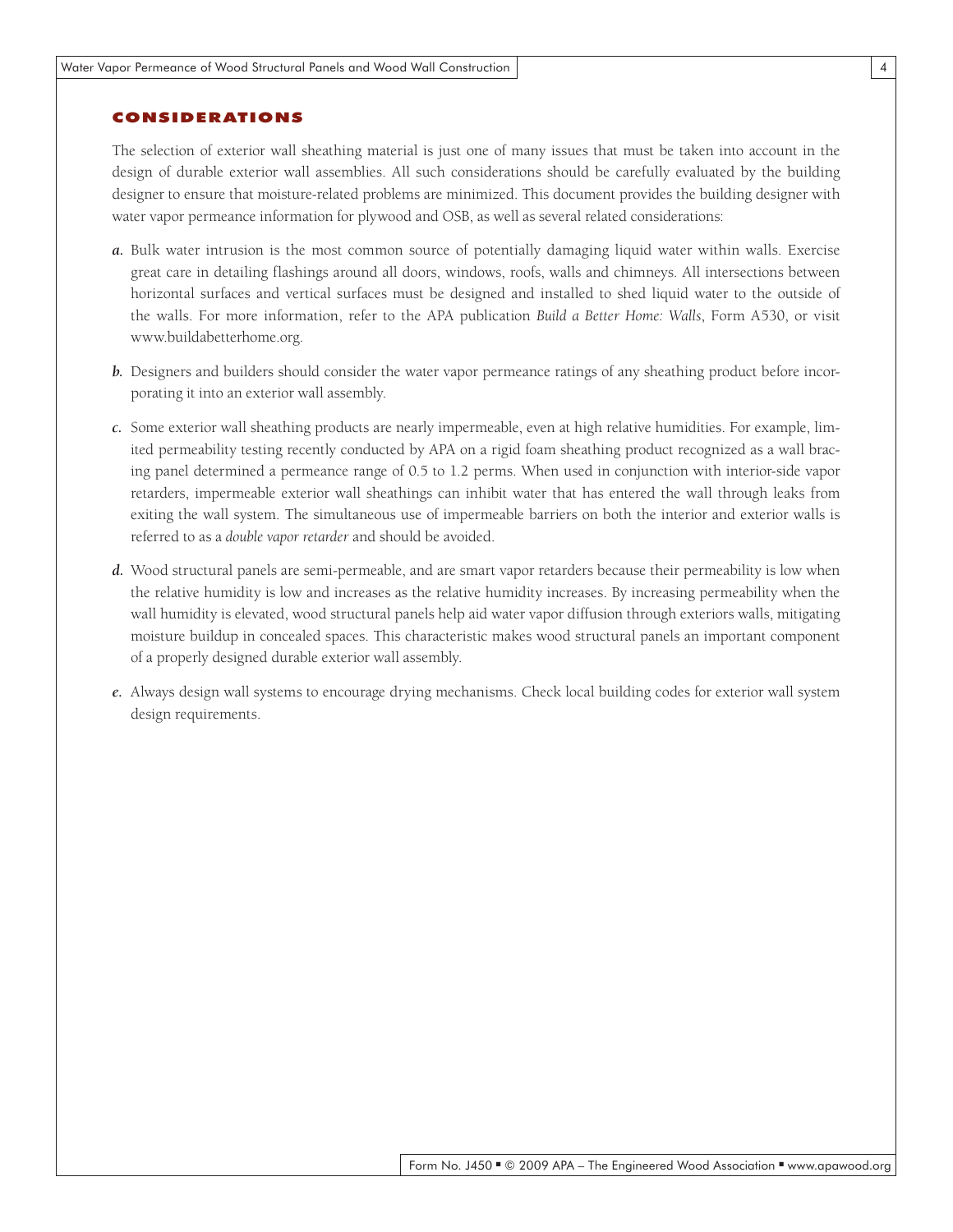#### References

American Society of Testing and Materials, ASTM E 96, *Standard Test Methods for Water Vapor Transmission of Materials*, 2005

APA, Tacoma, Washington, *Build A Better Home Set*, Form A500, 2002 through 2008

Building Science Press, Somerville, Massachusetts, *Understanding Vapor Barriers*, Joseph Lstiburek, 2004

Building Science Press, Somerville, Massachusetts, *Vapor Barriers and Wall Design*, Joseph Lstiburek, 2006

International Code Council, Country Club Hills, Illinois, 2006 International Building Code

International Code Council, Country Club Hills, Illinois, 2006 International Residential Code

International Code Council, Country Club Hills, Illinois, International Building Code, *Excerpt from the 2007 Supplement*

International Code Council, Country Club Hills, Illinois, International Residential Code, *Excerpt from the 2007 Supplement*

Seattle, City of, Seattle, Washington, *Summary of Wood-Framed Exterior Wall Performance Study*, 2002

U.S. Department of Commerce, U.S. Department of Energy, Building Science Corporation, Builder's Guide (a 5-book series), Joseph Lstiburek, 2001-2008

U.S. Department of Commerce, U.S. Department of Energy, Building and Fire Research Laboratory, National Institute of Standards and Technology, Gaithersburg, Maryland, NISTIR 5627/Washington State University, Extension Energy Program, Olympia, Washington, *A Computer Analysis of Wall Constructions in The Moisture Control Handbook*, Douglas M. Burch, Christopher A. Saunders, 1995

U.S. Department of Commerce, U.S. Department of Energy, Oak Ridge National Laboratory, Oak Ridge, Tennessee, *Developing Innovative Wall Systems that Improve Hygrothermal Performance of Residential Buildings*, Achilles Karagiozis, 2007

U.S. Department of Commerce, U.S. Department of Energy, Oak Ridge National Laboratory, Oak Ridge, Tennessee, *Importance of Moisture Control in Building Performance*, Achilles N. Karagiozis, 2003